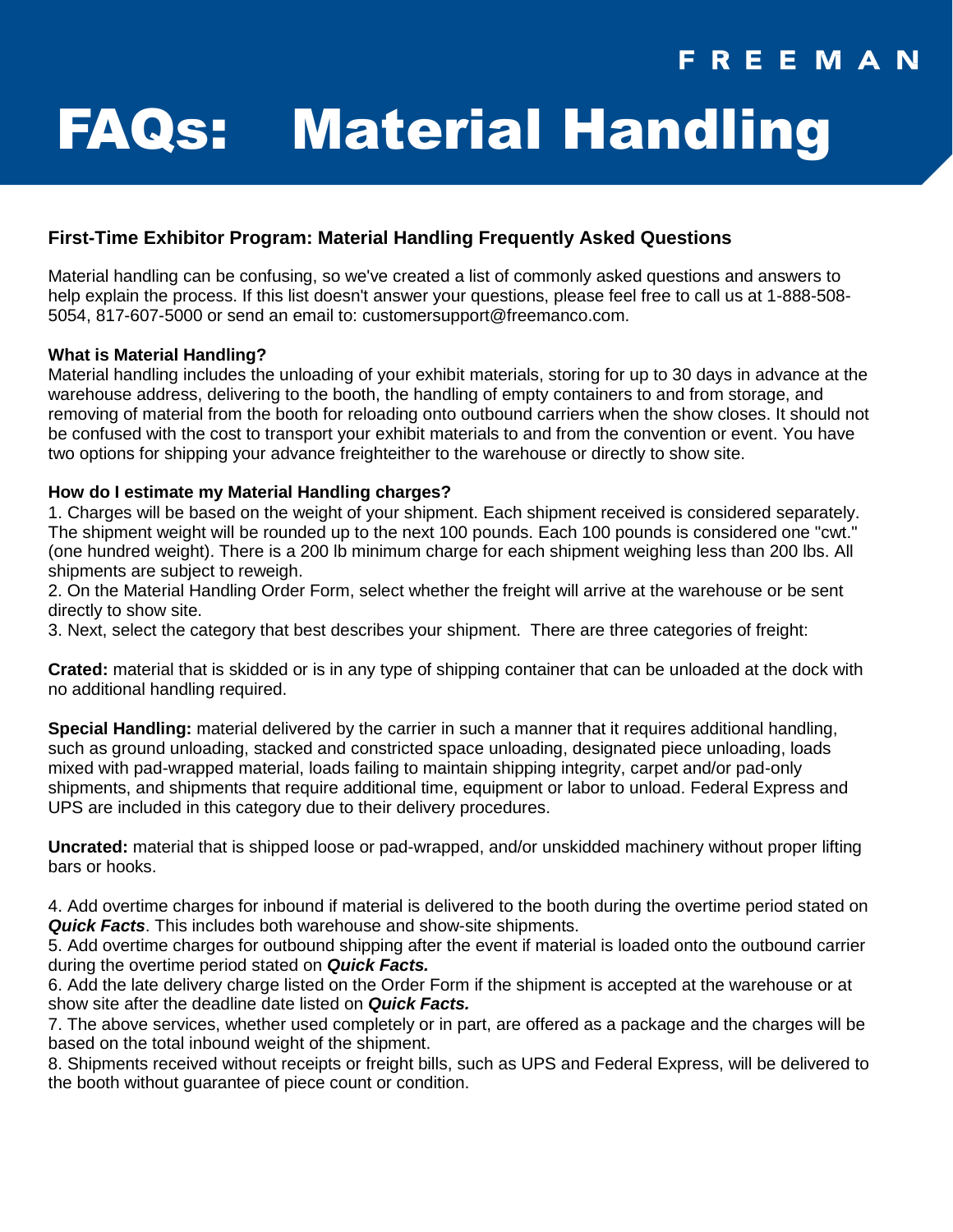#### **How do I ship to the warehouse?**

1. We will accept freight beginning 30 days prior to show move-in.

2. To check on your freight arrival, call Exhibitor Services at the location listed on your *Quick Facts* form. This form may be found in your Exhibitor Service Manual or on Freeman OnLine. [www.freemanco.com](http://www.freemanco.com/)

3. To ensure timely arrival of your materials at show site, freight should arrive by the deadline date listed on *Quick Facts*. Your freight will still be received after the deadline date, but additional charges will be incurred.

4. The warehouse will receive shipments Monday through Friday, except holidays. Refer to *Quick Facts* for warehouse hours. No appointment is necessary.

5. The warehouse will accept crates, cartons, skids, trunks/cases and carpets. Loose or padwrapped material must be sent directly to show site.

6. All shipments must have a bill of lading or delivery slip indicating the number of pieces, type of merchandise and weight.

7. Certified weight tickets must accompany all shipments.

8. Warehouse freight will be delivered to the booth prior to exhibitor setup.

9. Please call the number located on *Quick Facts* if you want to ship oversized material that requires special equipment to the warehouse.

#### **How do I ship to show site?**

1. Freight will be accepted only during exhibitor move-in. Please refer to *Quick Facts* for the specific exhibitor move-in dates and times. On large events, specific target dates may be assigned for each exhibitor. 2. All shipments must have a bill of lading or delivery slip indicating the number of pieces, type of merchandise and weight.

3. Certified weight tickets must accompany all shipments.

#### **What about prepaid or collect shipping charges?**

- 1. Collect shipments will be returned to the delivery carrier.
- 2. To ensure that your freight does not arrive collect, mark your bill of lading 'Prepaid'.
- 3. 'Prepaid' designates that the transportation charges will be paid by the exhibitor or third party.

#### **How should I label my freight?**

1. The label should contain your exhibiting company name, the booth number and the name of the event.

2. The specific shipping address for either the warehouse or show site is located on *Quick Facts.*

#### **What happens to my empty containers during the show?**

1. Pick up "Empty Labels" at the Freeman Exhibitor Service Center. Place a label on each container. Labeled containers will be picked up periodically and stored in non-accessible storage during the show.

2. At the close of the show, the empty containers will be returned to the booth in random order. Depending on the size of the show, this process may take several hours.

#### **How do I protect my materials after they are delivered to the show or before they are picked up after the show?**

1. Consistent with trade show industry practices, there may be a lapse of time between the delivery of your shipment(s) to your booth and your arrival. The same is true for the outbound phase of the show - the time between your departure and the actual pick-up of your materials. During these times, your materials will be left unattended. We recommend that you arrange for a representative to stay with your materials or that you hire security services to safeguard your materials. You should also insure your valuables from the time they are shipped from your facility until they are returned after the event.